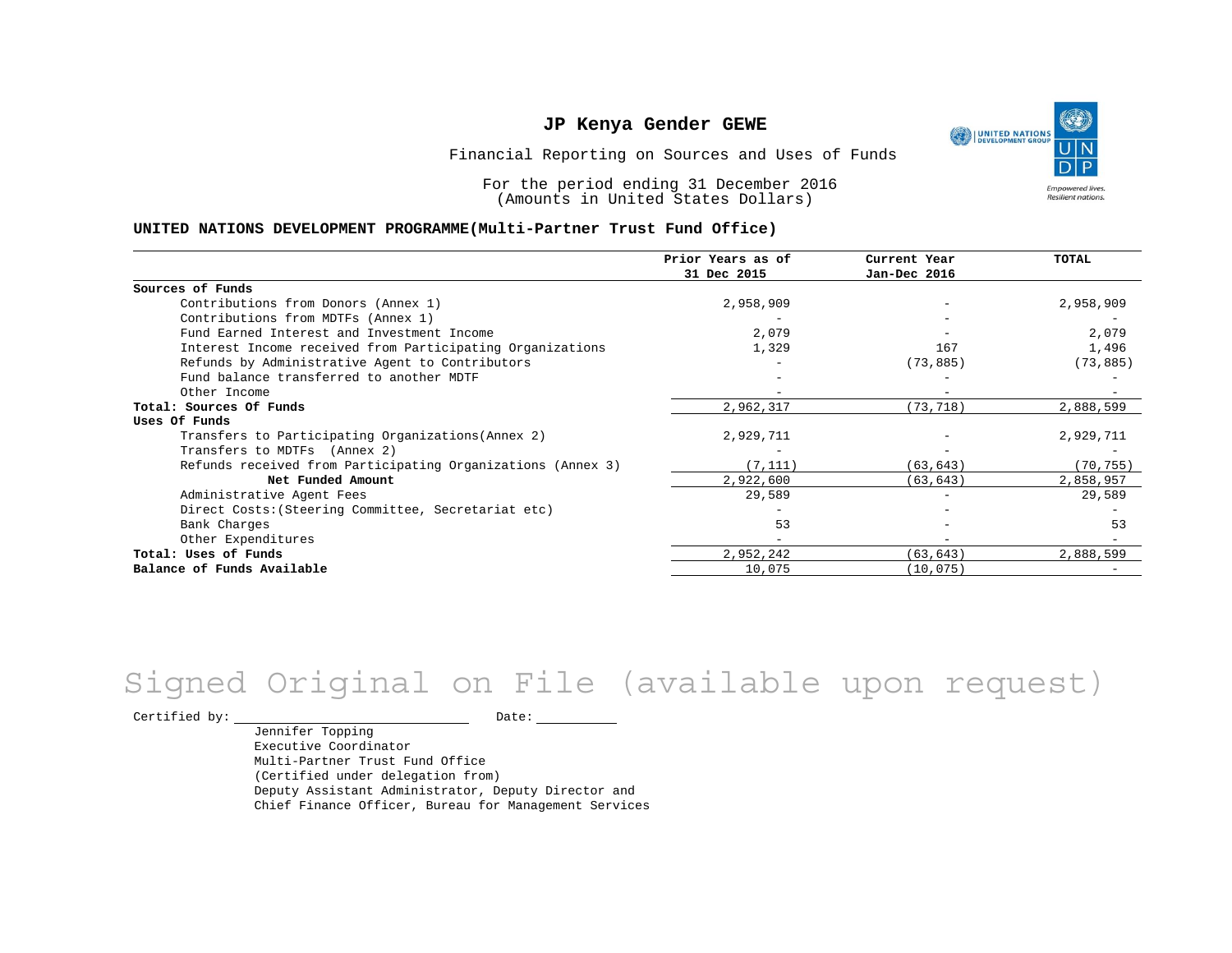

Financial Reporting on Sources and Uses of Funds

For the period ending 31 December 2016 (Amounts in United States Dollars)

### **UNITED NATIONS DEVELOPMENT PROGRAMME(Multi-Partner Trust Fund Office)**

**Annex - 1: Contributions**

|                      | Prior Years as of | Current Year             | TOTAL     |
|----------------------|-------------------|--------------------------|-----------|
|                      | 31 Dec 2015       | Jan-Dec 2016             |           |
| From Contributors    |                   |                          |           |
| GOVERNMENT OF NORWAY | 2,958,909         | $\overline{\phantom{0}}$ | 2,958,909 |
| Total: Contributions | 2,958,909         | $-$                      | 2,958,909 |

## Signed Original on File (available upon request)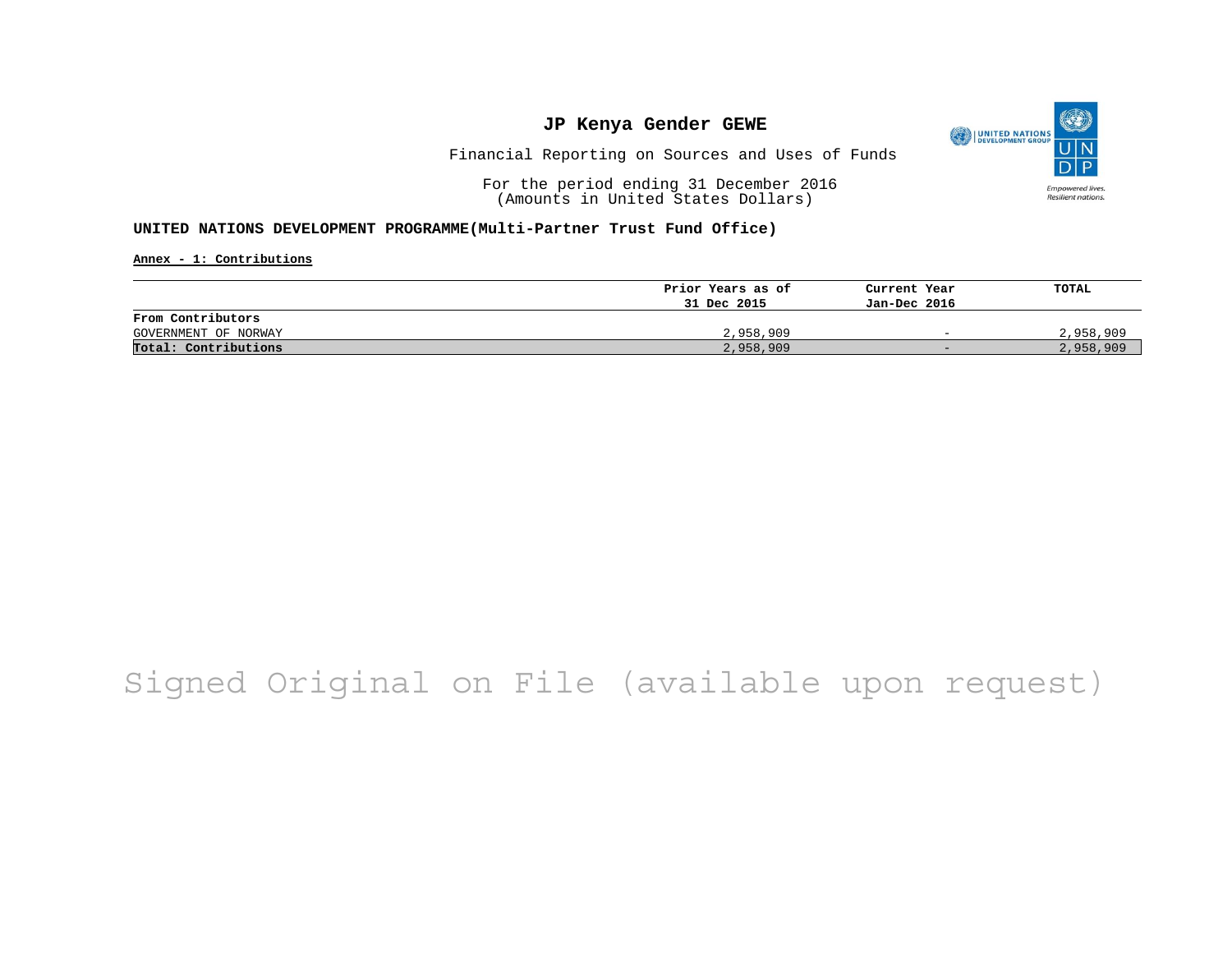

Financial Reporting on Sources and Uses of Funds

For the period ending 31 December 2016 (Amounts in United States Dollars)

### **UNITED NATIONS DEVELOPMENT PROGRAMME(Multi-Partner Trust Fund Office)**

**Annex - 2: Transfers**

|                                | Prior Years as of | Current Year             | TOTAL     |
|--------------------------------|-------------------|--------------------------|-----------|
|                                | 31 Dec 2015       | Jan-Dec 2016             |           |
| To Participating Organizations |                   |                          |           |
| ILO                            | 204,496           | $\qquad \qquad -$        | 204,496   |
| IOM                            | 60,000            | $\overline{\phantom{a}}$ | 60,000    |
| UNDP                           | 301,894           | $\overline{\phantom{a}}$ | 301,894   |
| UNEP                           | 50,000            | $\overline{\phantom{m}}$ | 50,000    |
| UNESCO                         | 512,335           | $\overline{\phantom{a}}$ | 512,335   |
| UNFPA                          | 275,454           | $\qquad \qquad -$        | 275,454   |
| UNICEF                         | 115,597           | $\qquad \qquad -$        | 115,597   |
| UNIDO                          | 104,197           | $\overline{\phantom{m}}$ | 104,197   |
| UNODC                          | 37,100            | $\overline{\phantom{a}}$ | 37,100    |
| UNWOMEN                        | 1,247,238         | $\overline{\phantom{a}}$ | 1,247,238 |
| WHO                            | 21,400            | $\qquad \qquad -$        | 21,400    |
| Total Transfers                | 2,929,711         | $\qquad \qquad -$        | 2,929,711 |

Signed Original on File (available upon request)